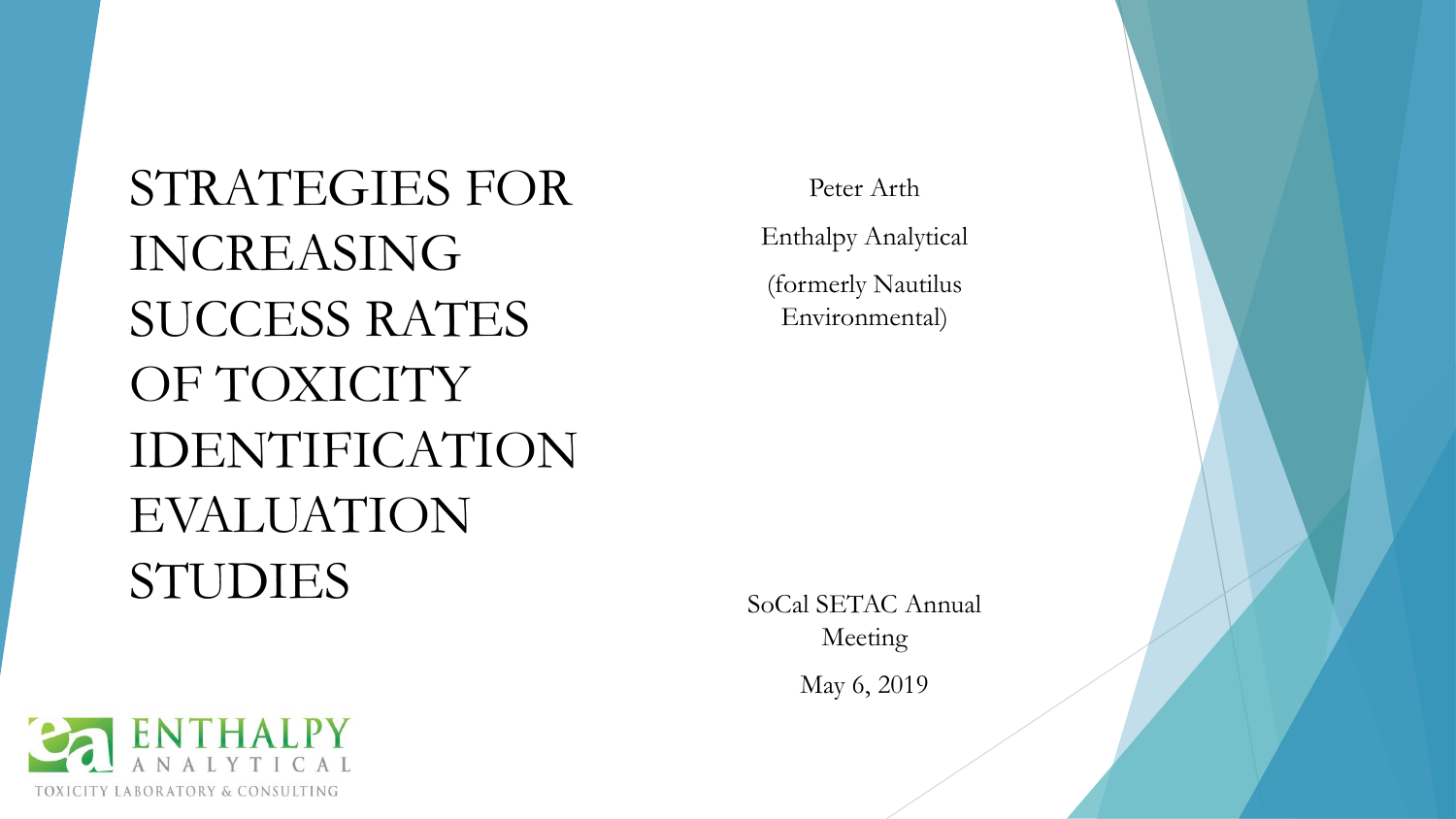



### **Outline**

- What is a TIE?
- Common Applications
- Critical Factors for Successful Execution
- Case Study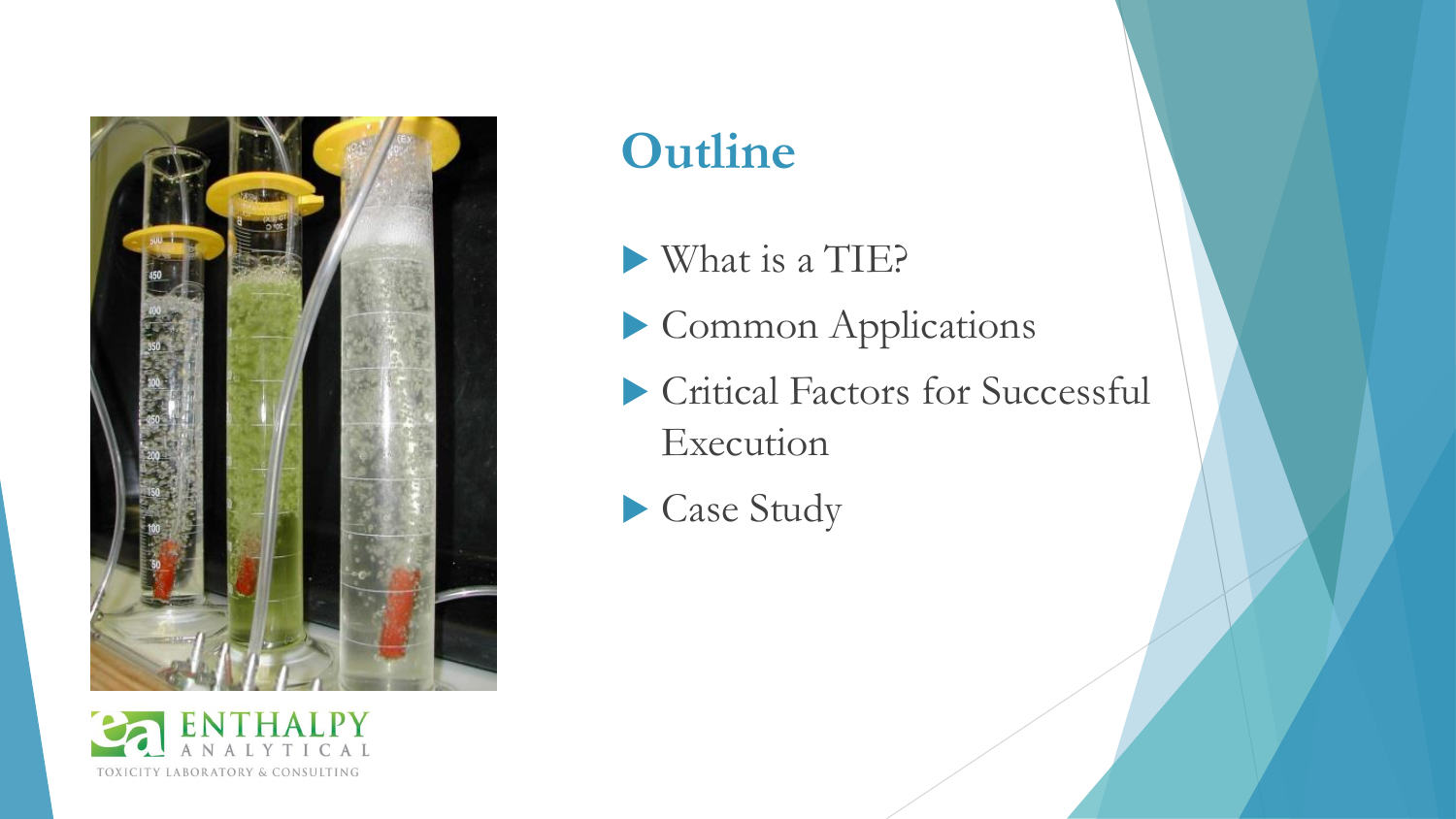### What is a TIE?

 **Purpose** – to characterize, identify, and confirm the cause of toxicity in a given sample in order to solve a problem

50

- Range of chemical and physical manipulations
- Why is it toxic?
- What can I do about it?

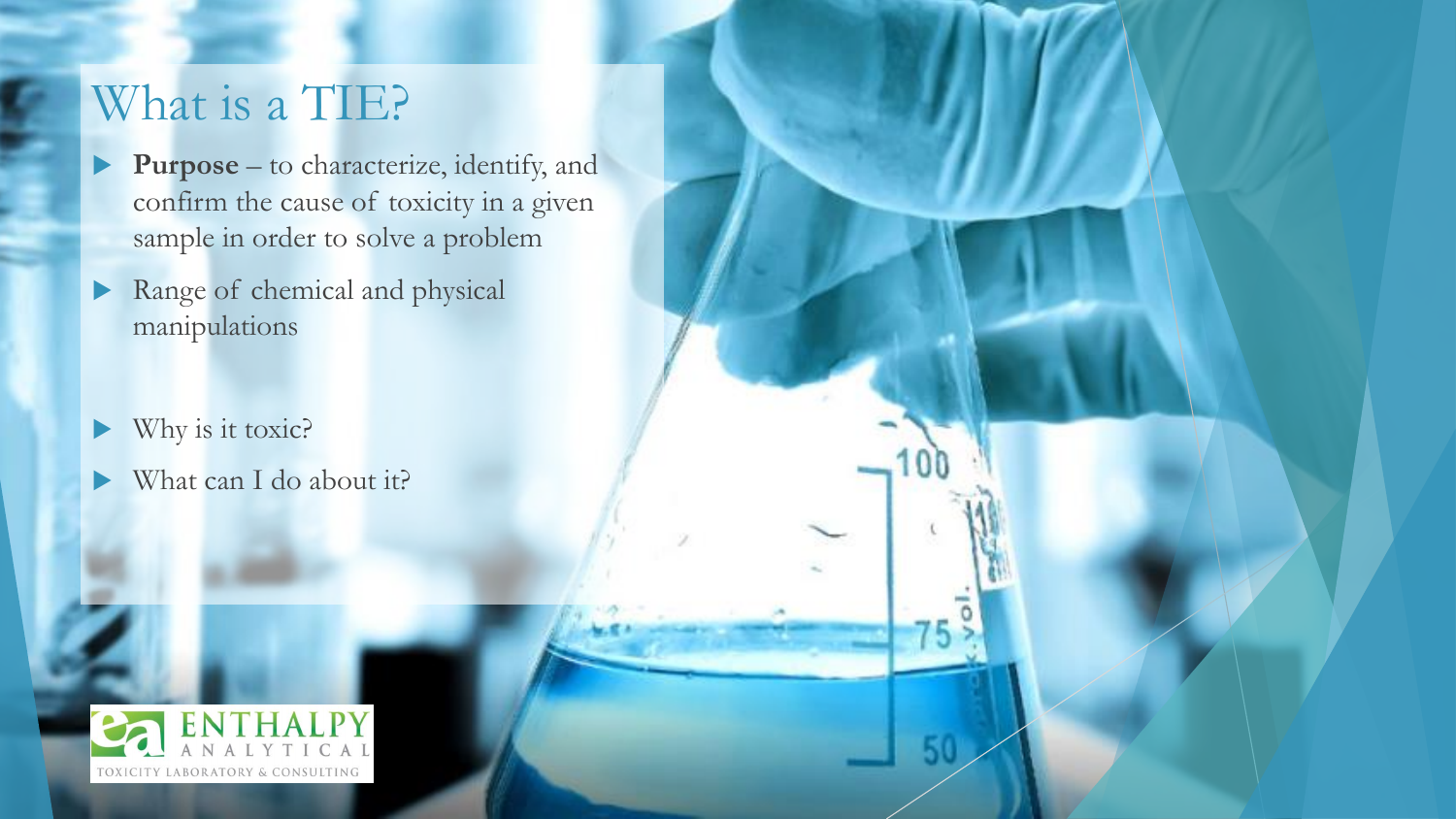### TIE Phases

#### **Phase I: Toxicant Characterization**

- Determines general physical and chemical properties and class(es) of constituent(s) of concern
- May also eliminate groups as possible toxicants

#### **Phase II: Toxicant Identification**

- Tentative ID of specific toxicants
- Done through additional treatments designed to further isolate and characterize
- Testing approach and cost depends on results obtained during Phase I

#### **Phase III: Toxicant Confirmation**

- Toxicant of concern is confirmed
- Techniques may include analytical quantification, spiking studies, correlation analyses, and overall weight of evidence
- Goal is to ensure clear, scientifically sound conclusions

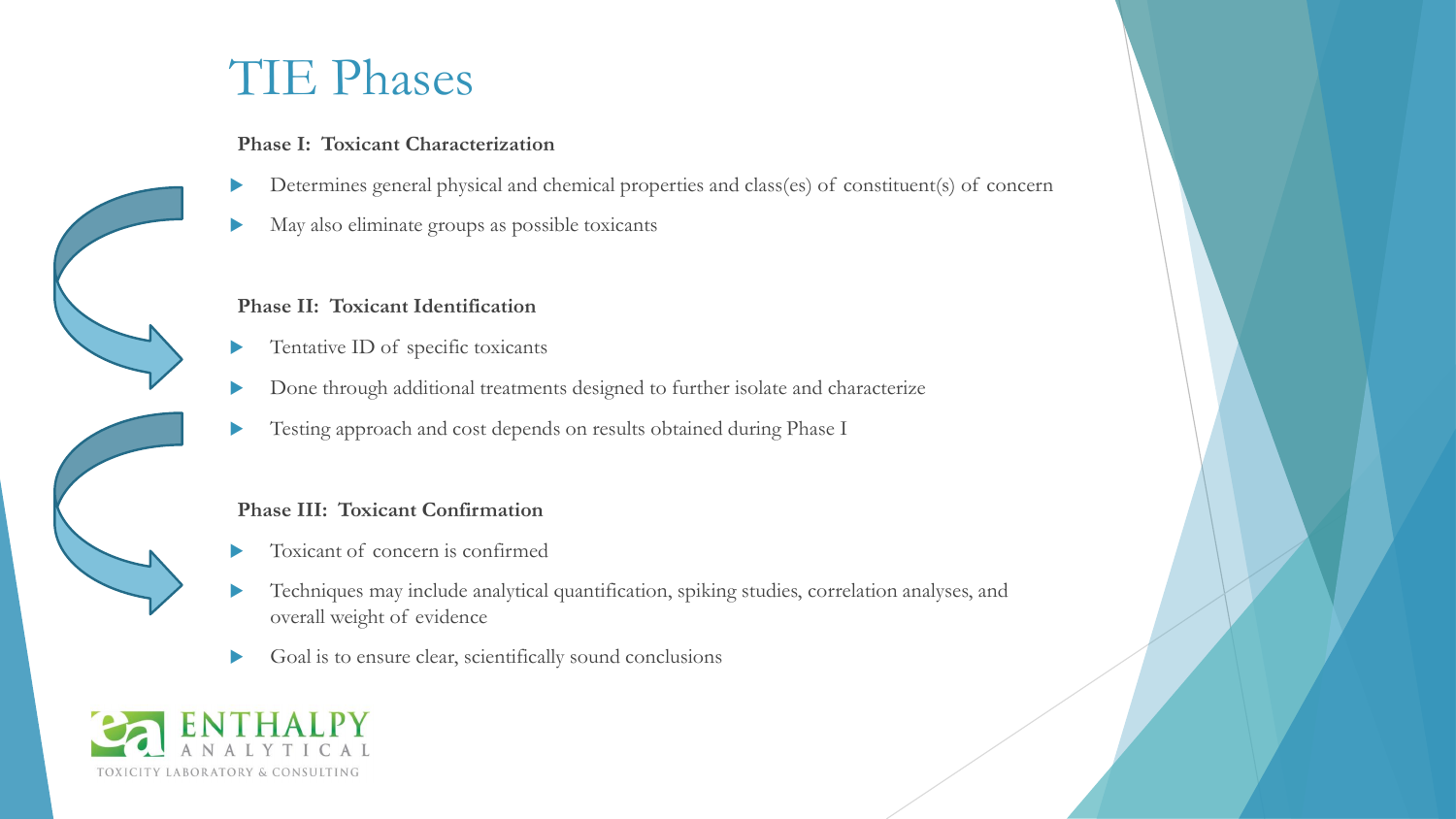### Common Phase I TIE Procedures

| <b>Treatment</b>                  | <b>Purpose/Target Constituent</b>                                          |  |  |  |  |
|-----------------------------------|----------------------------------------------------------------------------|--|--|--|--|
| <b>Baseline</b>                   | Unmanipulated sample. Used for<br>evaluation of treatment<br>effectiveness |  |  |  |  |
| <b>Solid-Phase Extraction</b>     | Non-polar organics                                                         |  |  |  |  |
| <b>Filtration</b>                 | Suspended particulate material                                             |  |  |  |  |
| Aeration                          | <b>Volatile/Sublatable Compounds</b>                                       |  |  |  |  |
| <b>EDTA Addition</b>              | <b>Divalent Cationic Metals</b>                                            |  |  |  |  |
| Sodium Thiosulfate (STS) Addition | <b>Chlorine and other Oxidants</b>                                         |  |  |  |  |
| Piperonyl butoxide (PBO)          | Organophosphate and Pyrethroid<br><b>Pesticides</b>                        |  |  |  |  |
| Carboxylesterase enzyme (CEE)     | <b>Pyrethroid Pesticides</b>                                               |  |  |  |  |

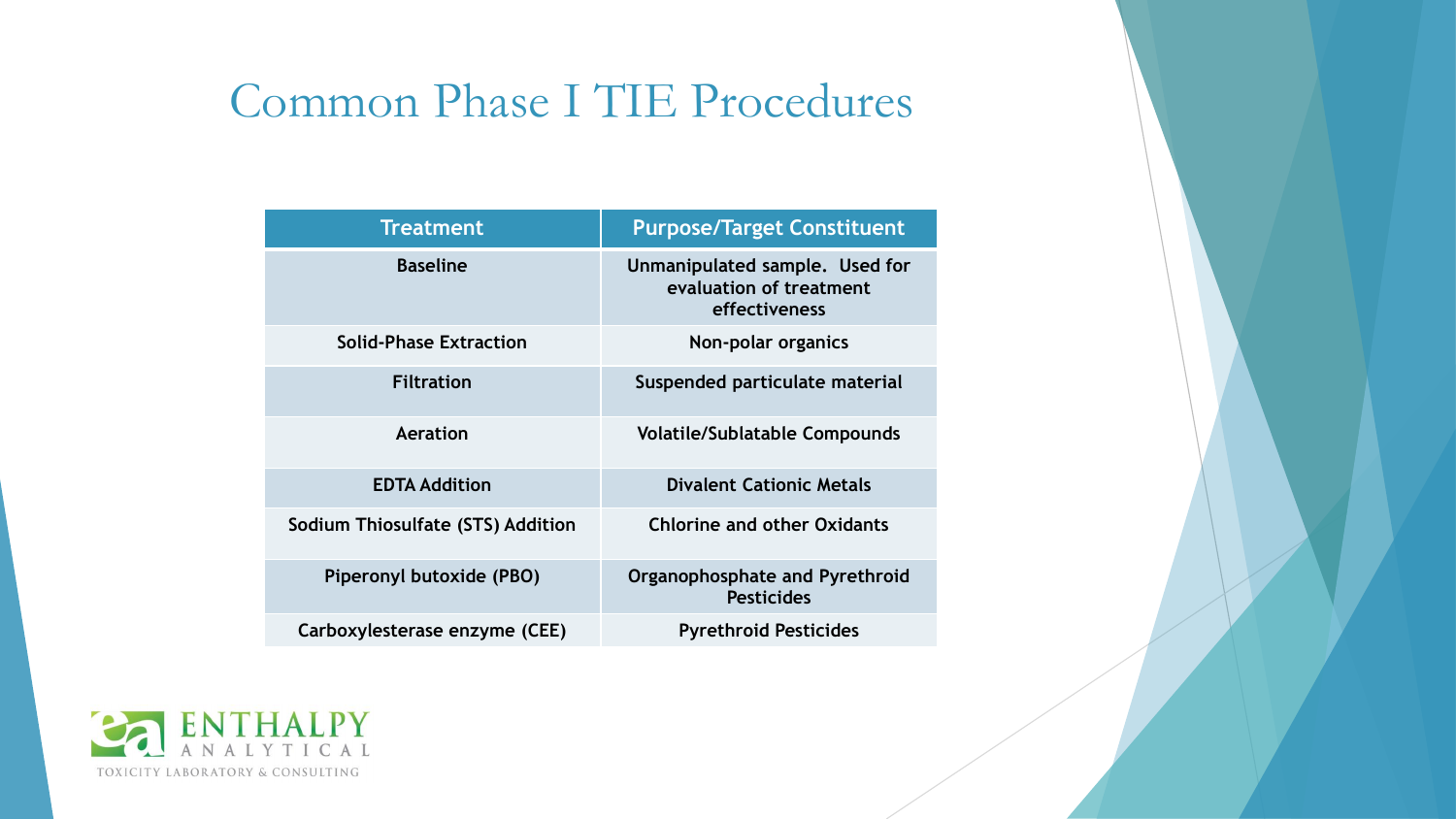## Common Applications

- NPDES compliance
- Storm water/receiving water studies
- TMDL development
- Ecological risk assessment
- Litigation apportionment



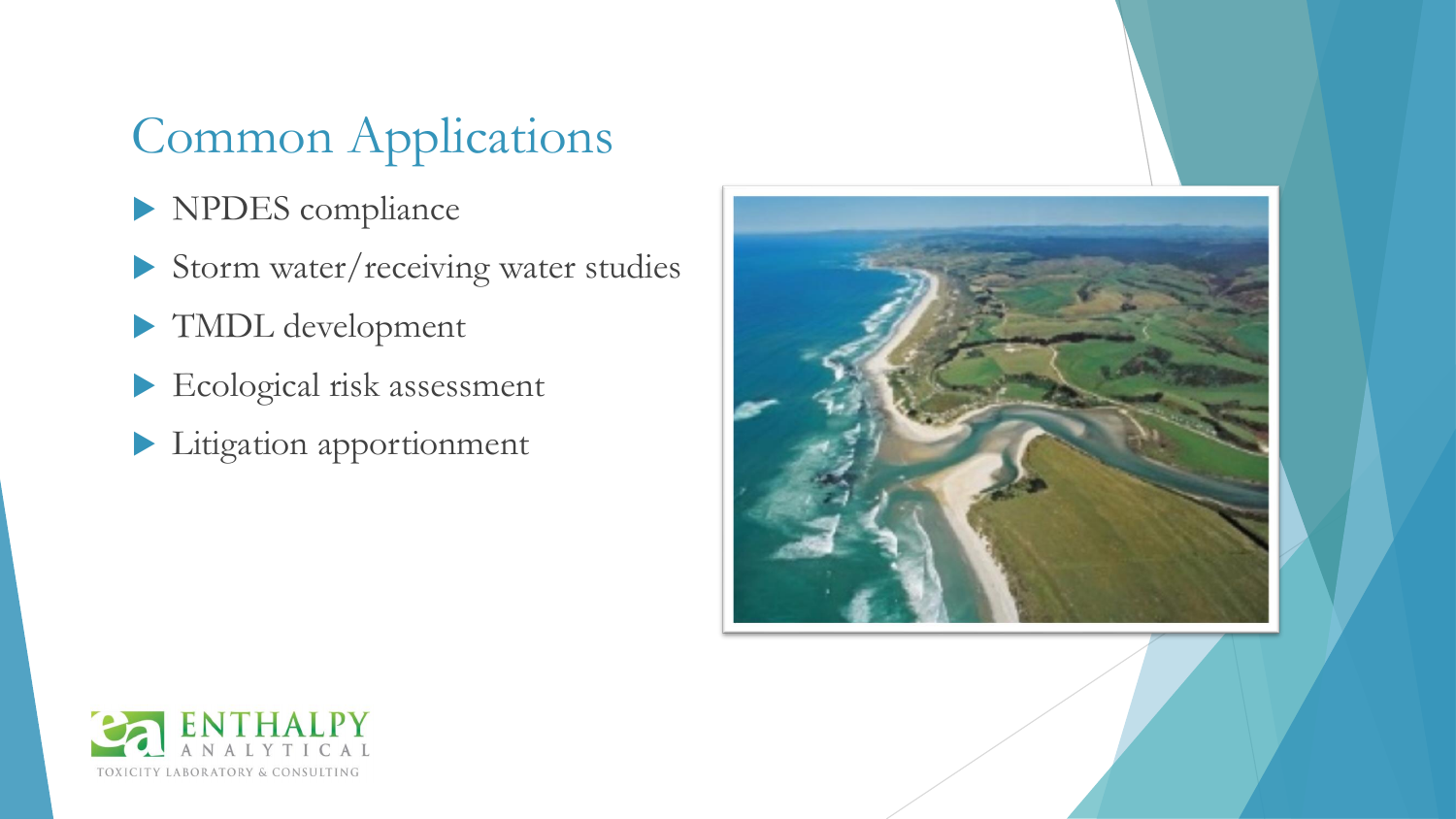### Success Rates



 TIEs **>90%** successful *when designed and applied skillfully*

- ▶ 22 initial Phase I TIEs over 15 months
- $\blacktriangleright$  94% success when baseline toxicity present

■ Class ID in Phase I first Attempt ■ No Baseline Toxicity ■ In progress

 $\overline{\phantom{a}}$ 

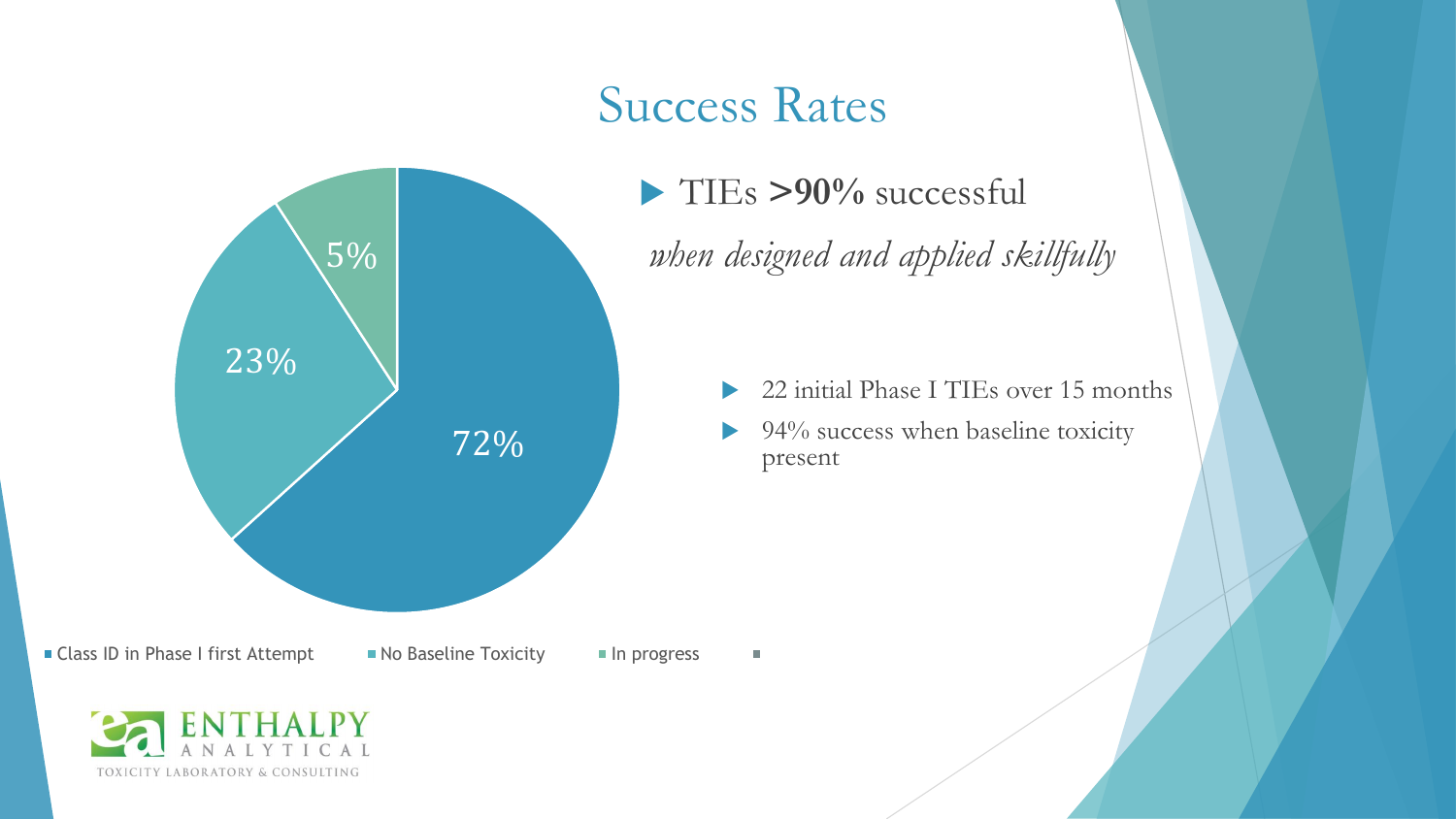## Critical Steps

- **Study Design & Planning** 
	- The right questions
	- Sample selection
	- Species-specific considerations
	- Method adaptations
- **Execution**
	- More for another day
- **Interpretation & Communication**
	- Putting it all together

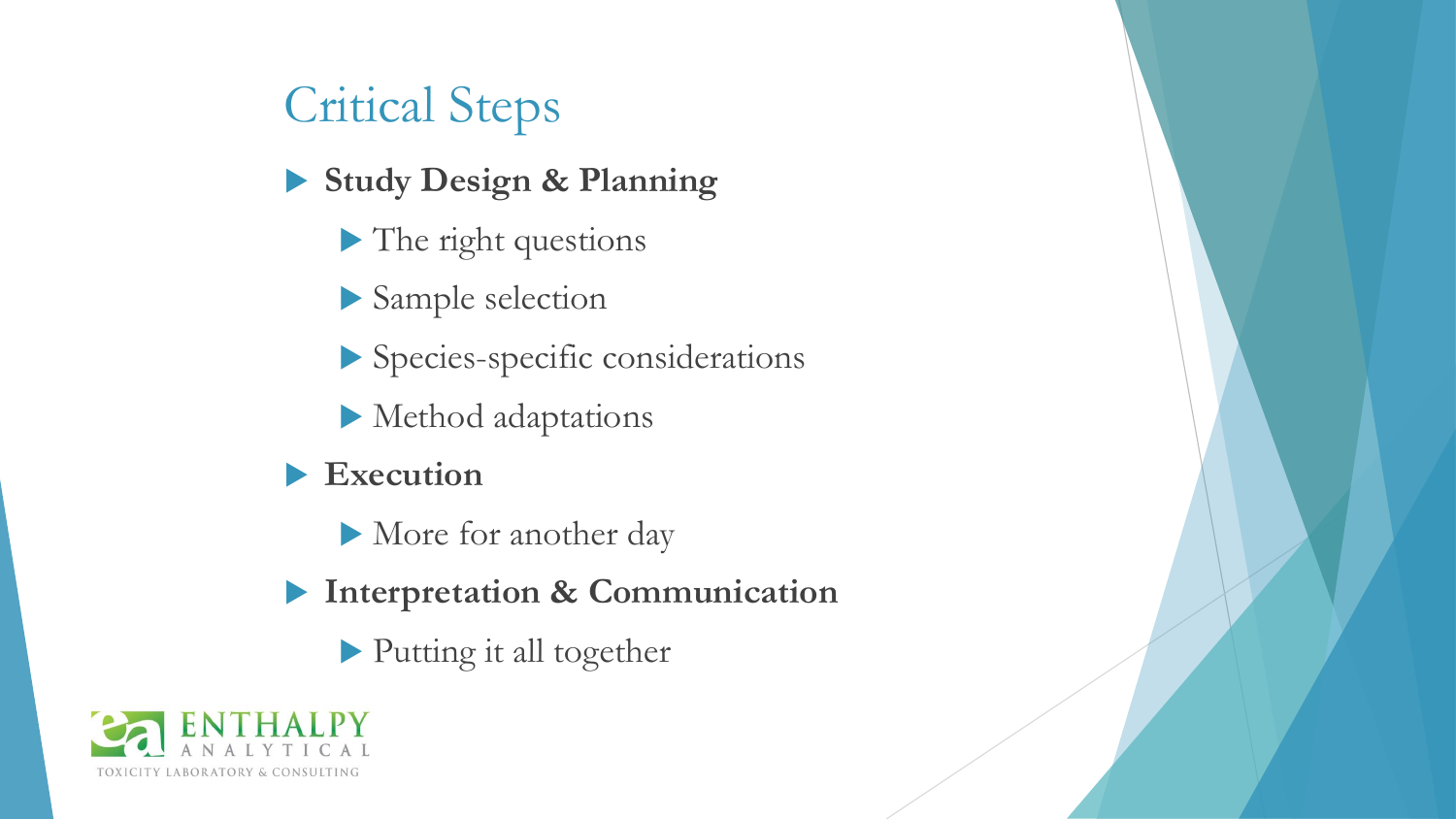# The Right Questions

- **Defining the right questions before beginning is crucial to success!**
	- Site-specific issues
	- Historical data review; site manager and staff
	- Regulatory context
	- >TRE
	- Magnitude of response, replication
	- Interactions and interferences
	- Iterative approach
	- Reduction in treatments



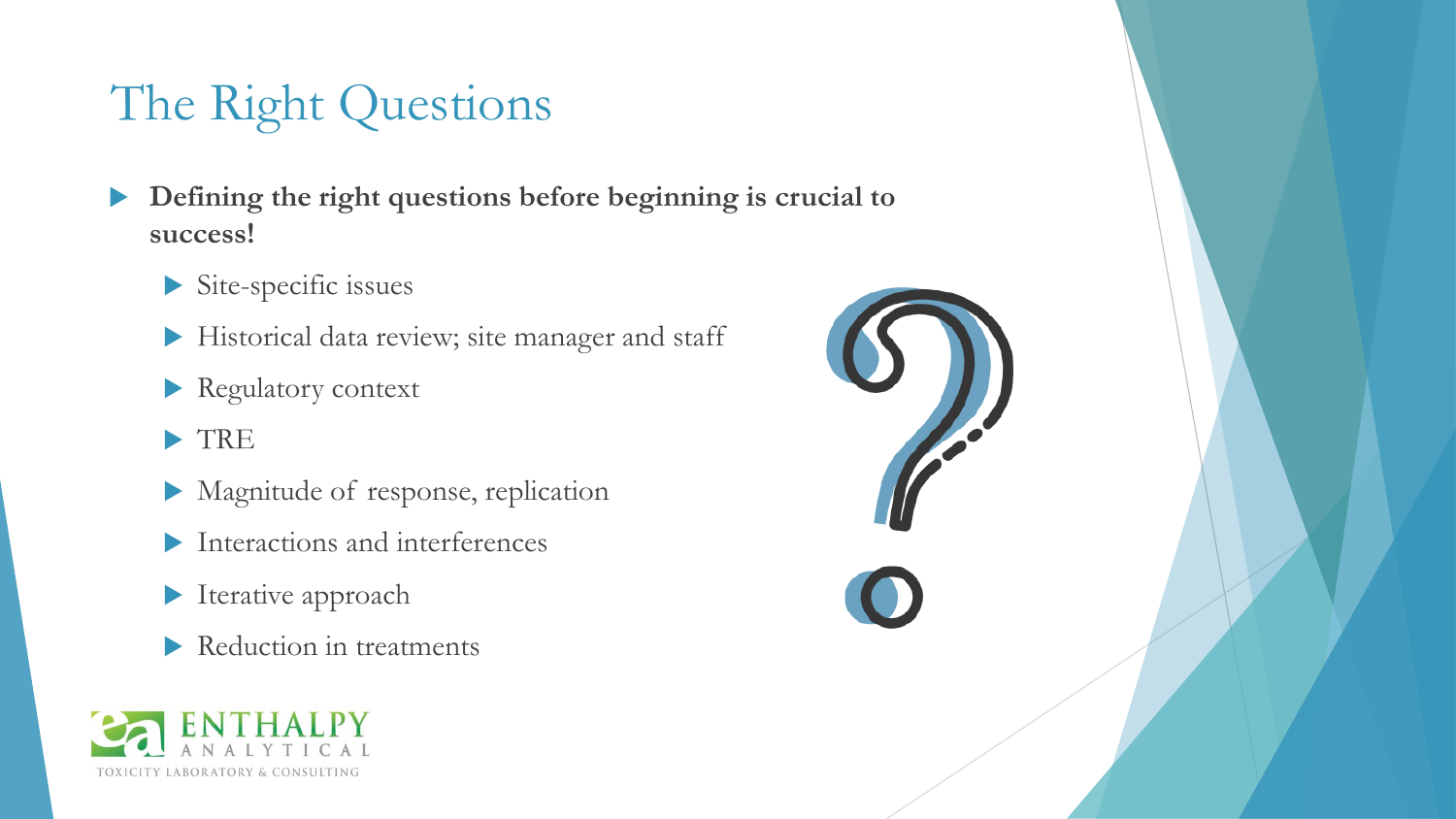### TIE Sample Selection

**Requires baseline toxicity…but how much?**

- Minimum significant differences
- Endpoint variability impacts

**Timeline**

- Is toxicity persistent or transient?
- Can another sample be collected?
- Concurrent TIE treatments with routine monitoring
- **Regulatory triggers**
	- Required actions



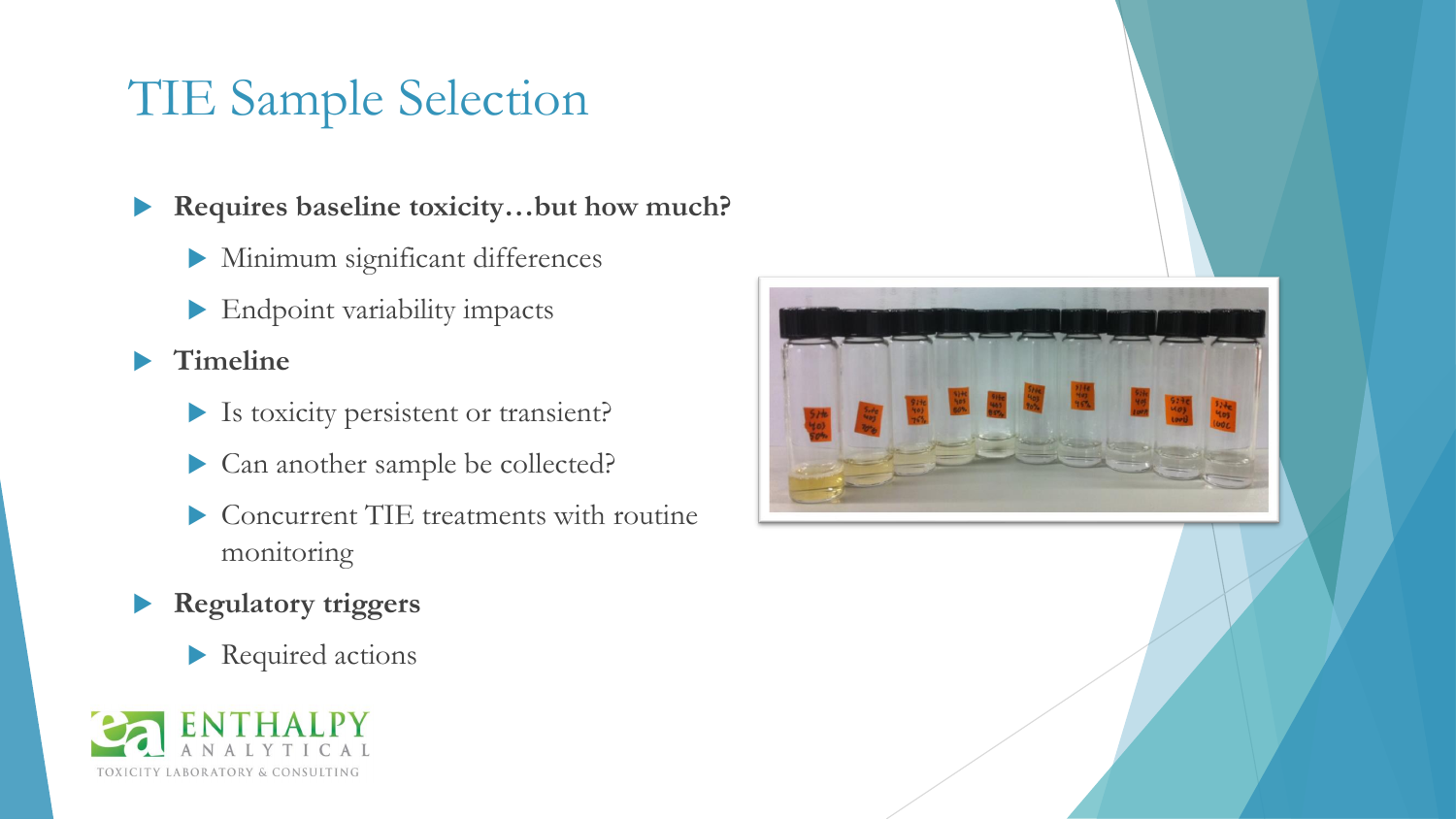



# Species-specific Considerations

- Sensitivity
- Exposure route
- Study specific goals
- Sufficient background information
- Replication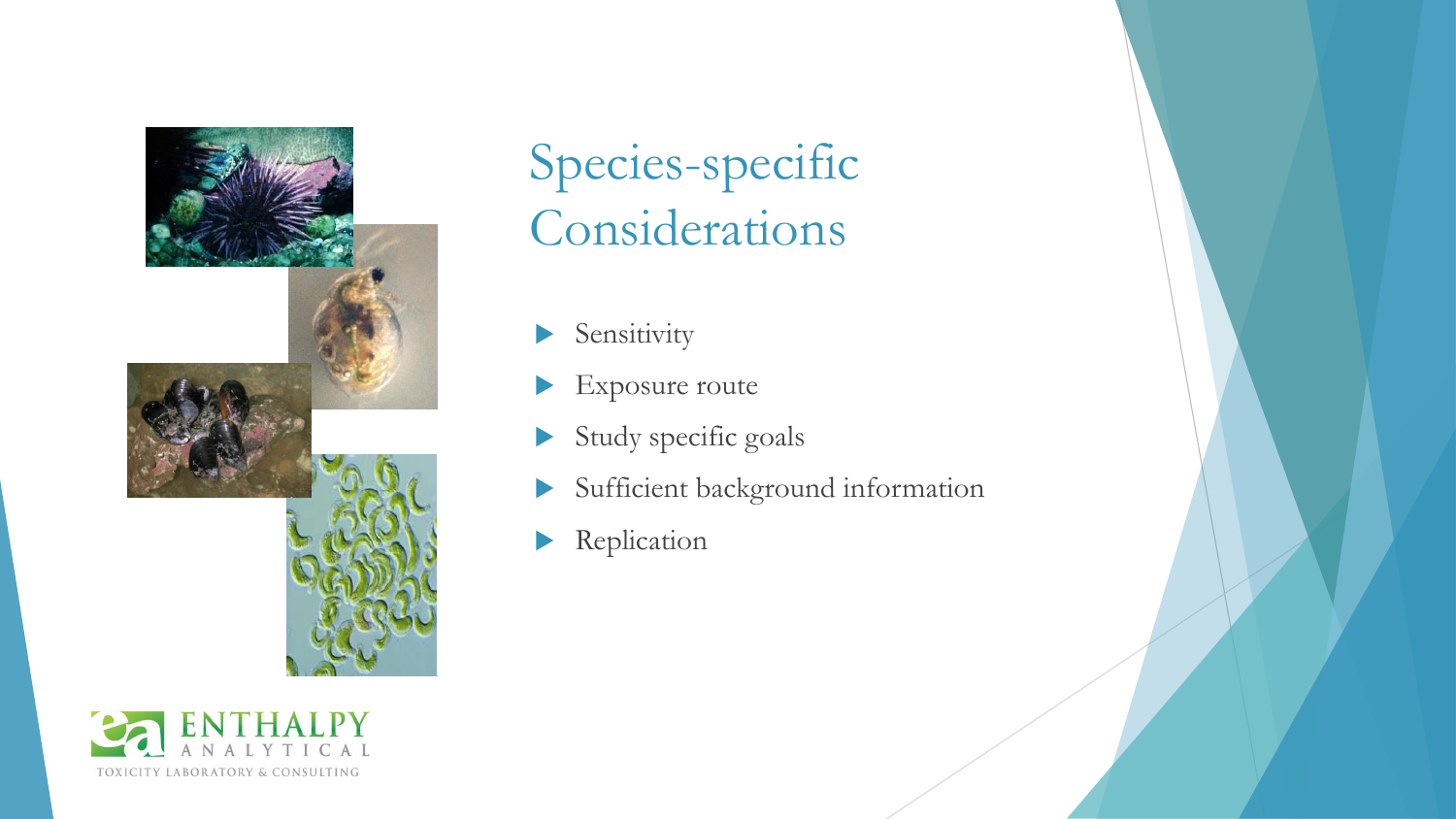

## Method Adaptations

- Targeting the obvious (but don't assume)
- **Iterative approach**
- Interactions/interferences
- Adapting outdated methods to the present
- Resulting cost implications

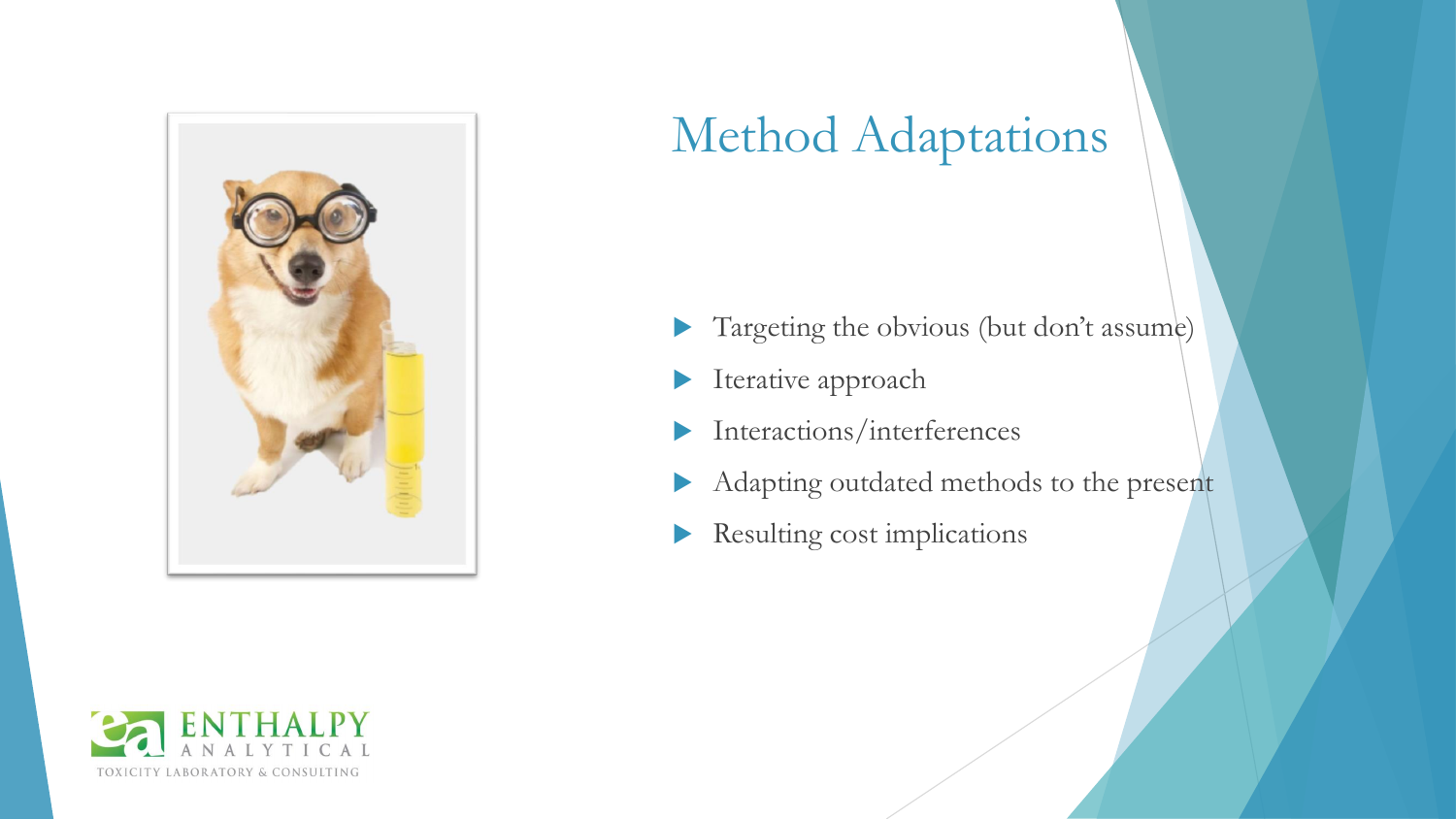### Data Interpretation

### **Most critical factor!**

- Analyst skill, experience, and training
- Integration of biology and chemistry
- Proper method controls
- **Multiple lines of evidence**
	- **Defensibility**
	- Pair with chemistry data whenever possible
	- Use study designs to exclude/isolate constituents of concern



**College**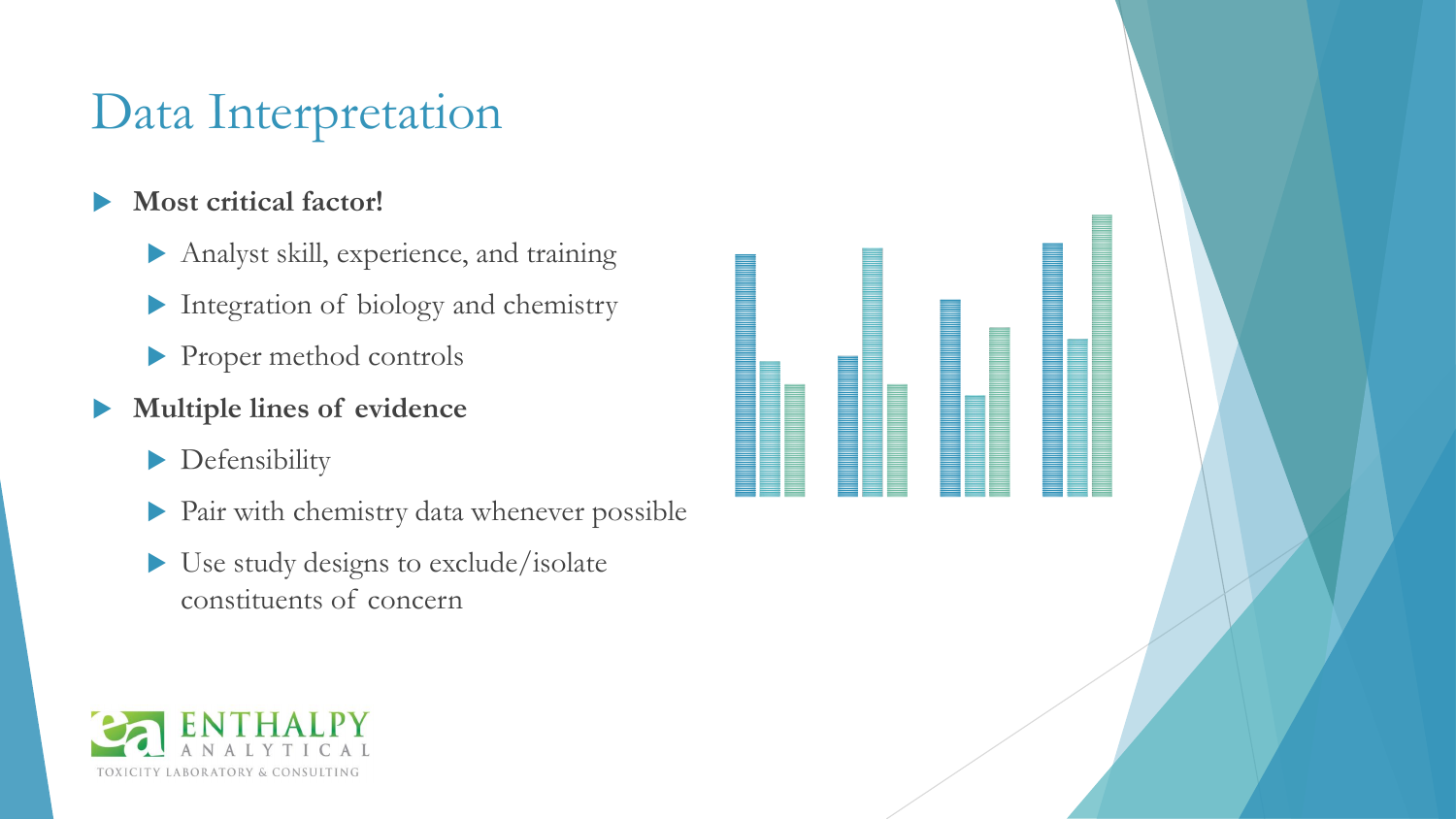### **The Problem:**

- Statistically significant effects to mussel embryo development, in excess of NPDES permit limit
- Accelerated monitoring confirmed not an isolated event
- TIE triggered



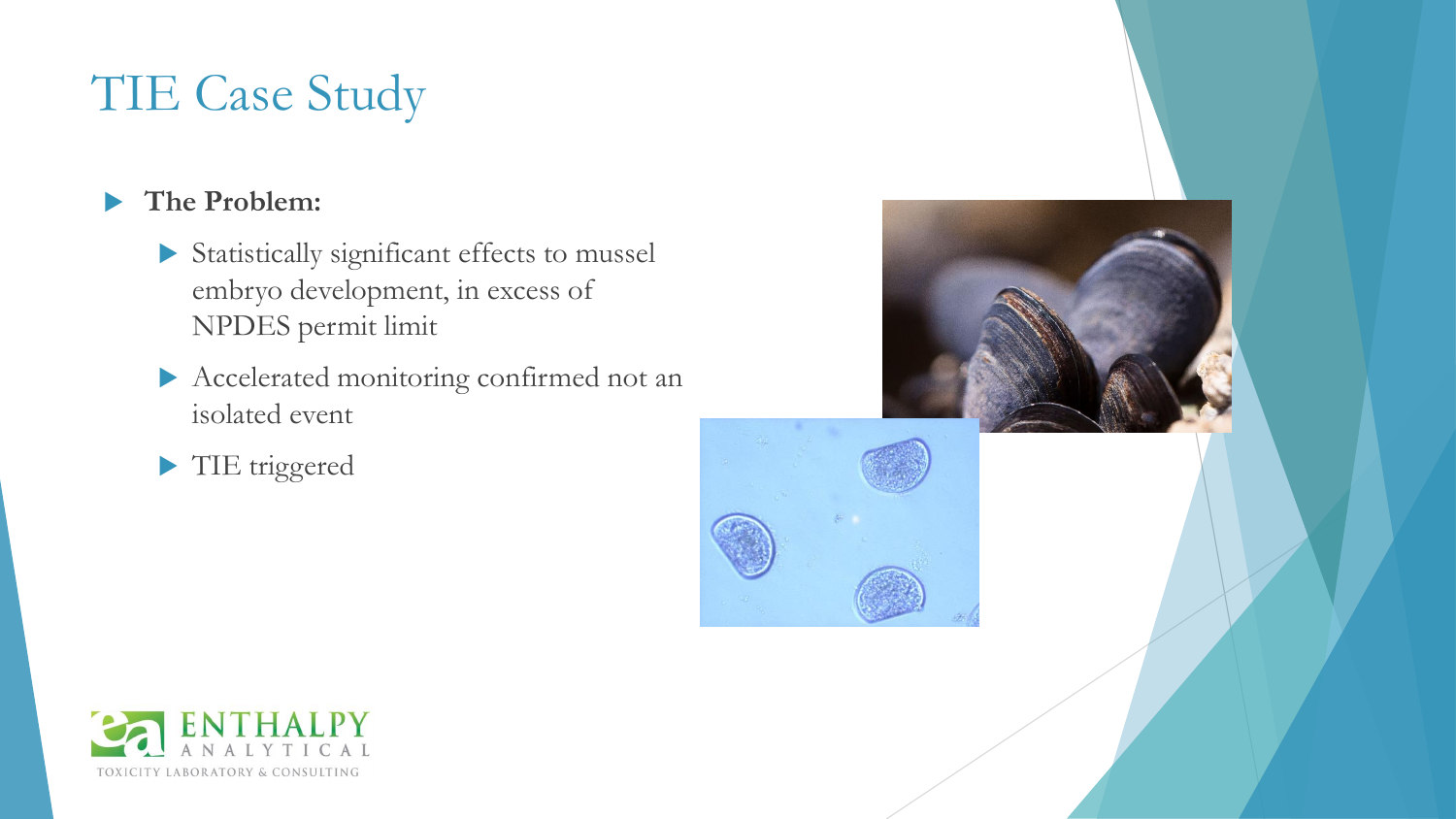### **The Site:**

- Effluent discharge into marine environment
- Consists of groundwater and stormwater
- Limited treatment prior to discharge
- Known challenges with metals and ammonia based on available chemistry and past performance

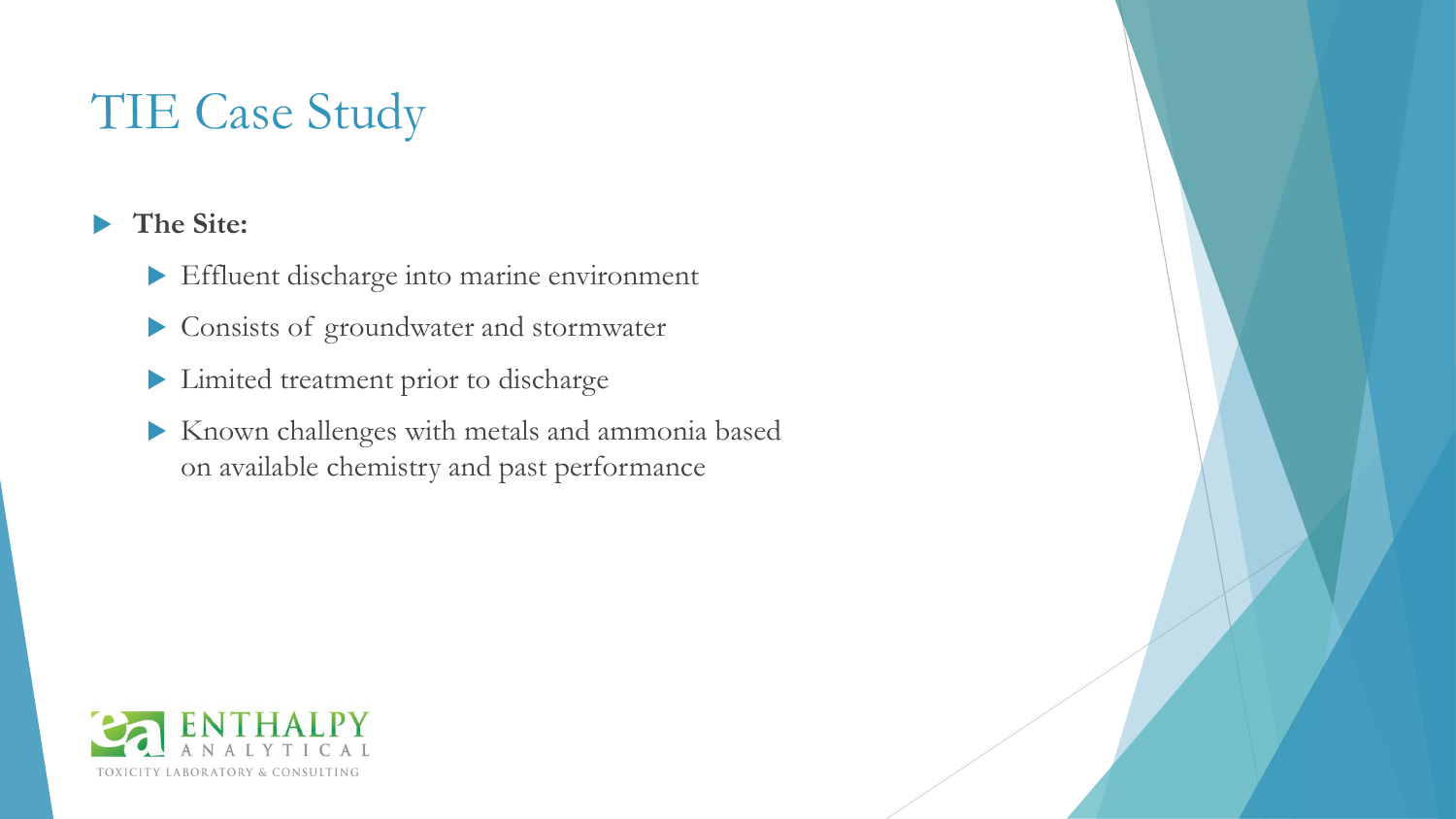#### **The Initial Approach:**

- Initial treatments focused on metals and ammonia
- pH 10 sample adjustment removed all toxicity; EDTA did not, indicates there is something beyond metals

| <b>Sample ID</b> | Treatment/<br><b>Concentration</b>           | <b>Mean Normal</b><br><b>Development</b><br>$(\%)$ | <b>Standard</b><br><b>Deviation</b><br>$(\%)$ |
|------------------|----------------------------------------------|----------------------------------------------------|-----------------------------------------------|
|                  | Lab Control                                  | 97                                                 | 2.1                                           |
|                  | <b>Salt Control</b>                          | 97                                                 | 1.4                                           |
| Method           | EDTA 25 mg/L Control                         | 95                                                 | 1.1                                           |
| <b>Controls</b>  | pH 10.7 + 0.45 µm<br><b>Filtered Control</b> | 96                                                 | 1.9                                           |
|                  | <b>C8 SPE Control</b>                        | 98                                                 | 3.4                                           |
| Sample           | 25% Baseline                                 | 95                                                 | 1.6                                           |
|                  | 50% Baseline                                 | 94                                                 | 1.3                                           |
|                  | 100% Baseline                                | 47                                                 | 9.0                                           |
|                  | 100% EDTA 25 mg/L                            | 40                                                 | 4.6                                           |
|                  | 100% pH $10.7 + 0.45$                        | 94                                                 | 1.3                                           |
|                  | um Filtered                                  |                                                    |                                               |
|                  | 100% C8 SPE                                  | 43                                                 | 5.3                                           |
|                  | 100% Baseline                                | 21                                                 | 4.5                                           |
|                  | (no pH control)                              |                                                    |                                               |

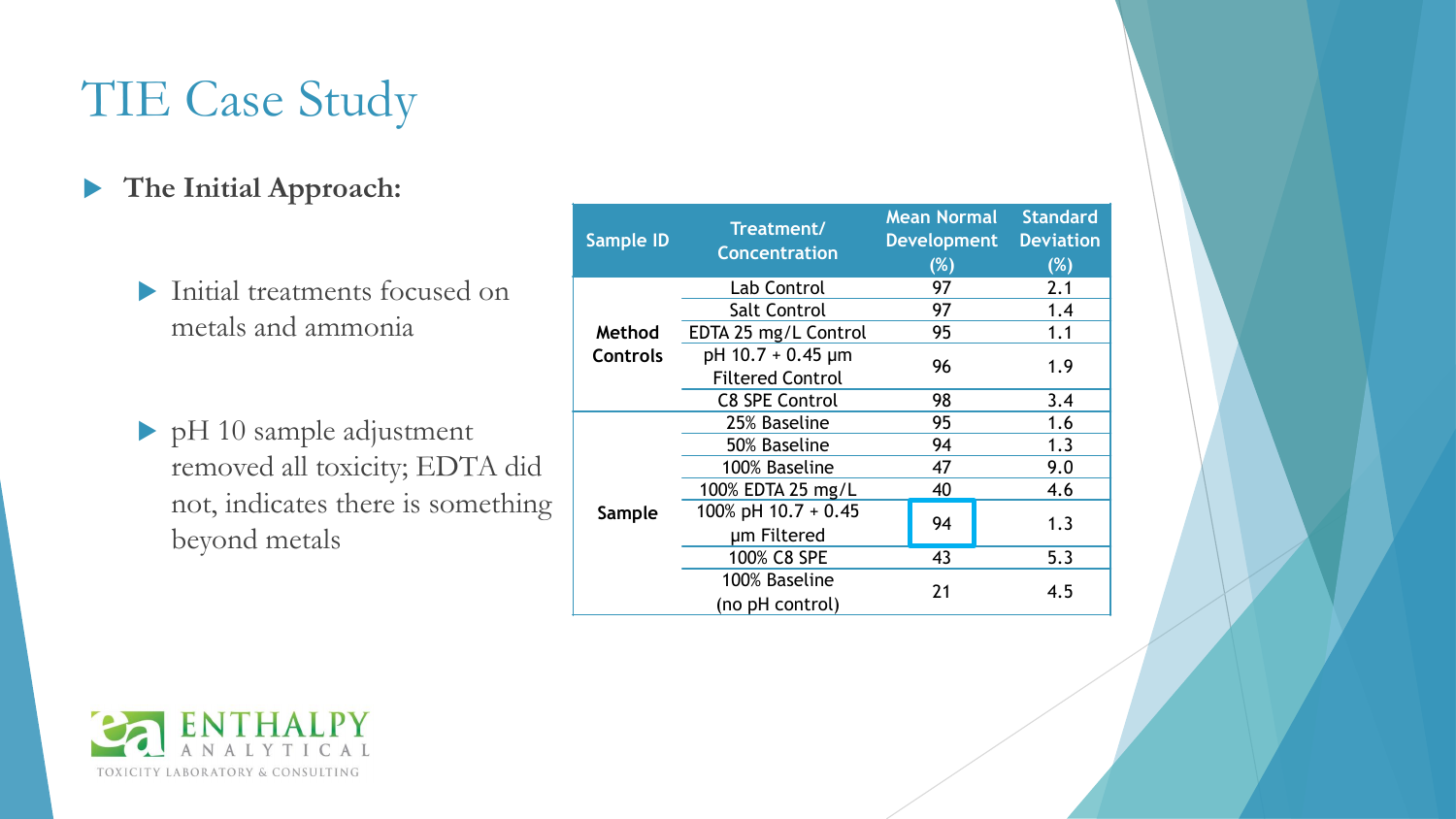#### **The Iterative Part:**

- Sample had high alkalinity
- Anion scan showed high bicarbonate
- **Treatment method** developed to target bicarbonate only (leaving ammonia and metals)

| <b>Analyte</b><br>(mg/L)                    | <b>Baseline</b> | pH 10.7<br>$+0.45 \mu m$<br><b>Filtration</b> | pH 5.6<br>+ Aeration |  |
|---------------------------------------------|-----------------|-----------------------------------------------|----------------------|--|
| Copper                                      | 0.0084          | 0.0052                                        | 0.0087               |  |
| Chloride                                    | 8700            | 8600                                          | 9100                 |  |
| Sulfate                                     | 1000            | 1100                                          | 1200                 |  |
| <b>Bicarbonate</b><br>(HCO <sub>3</sub> )   | 720             | 220                                           | 130                  |  |
| Total<br>Alkalinity<br>(CaCO <sub>3</sub> ) | 720             | 220                                           | 130                  |  |

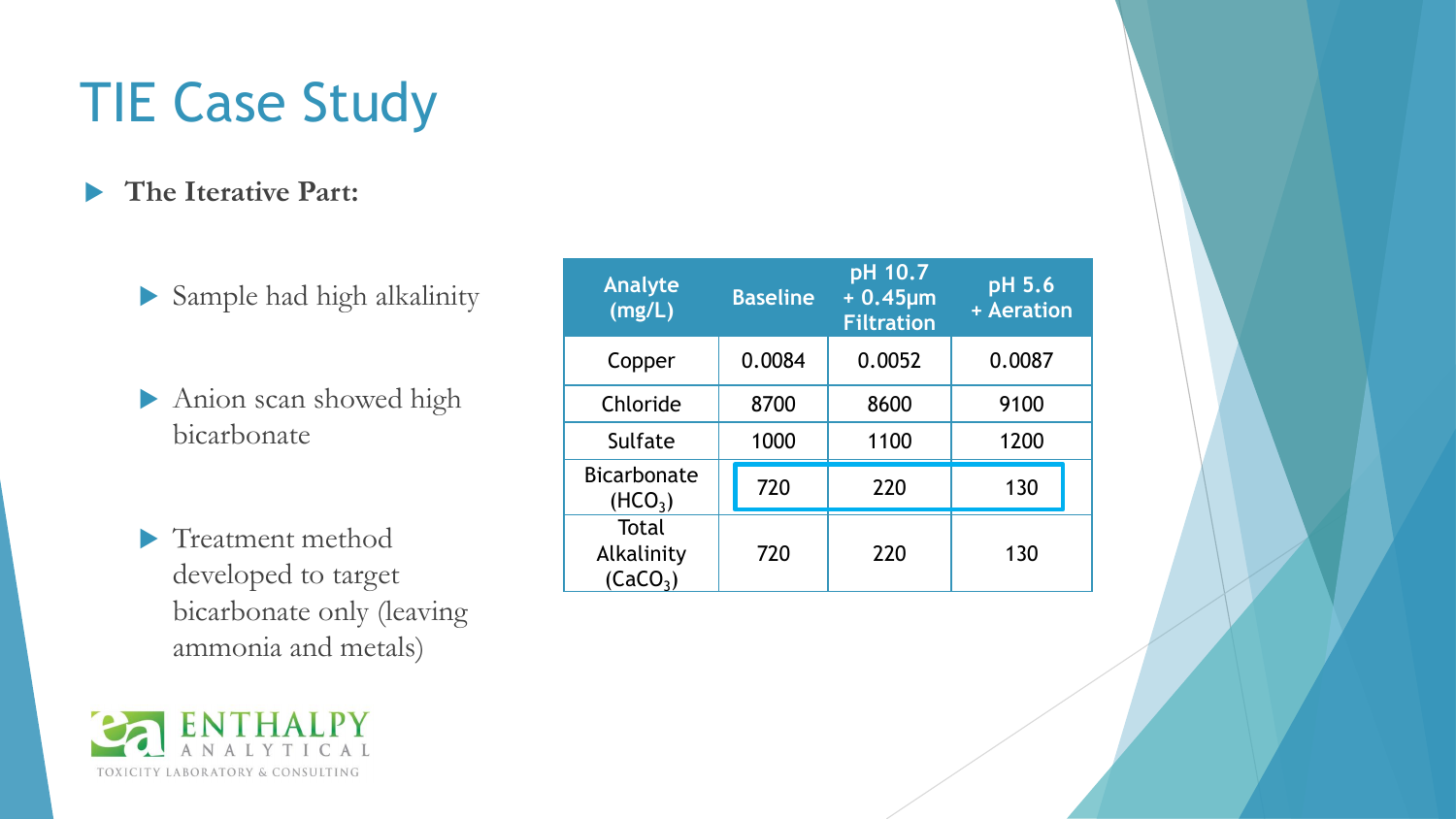| <b>Sample ID</b>          | <b>Treatment/Concentration</b>     | <b>Mean Normal</b><br>Development (%) | <b>Standard</b><br><b>Deviation</b><br>(%) |
|---------------------------|------------------------------------|---------------------------------------|--------------------------------------------|
|                           | Lab Control                        | 93                                    | 2.0                                        |
|                           | <b>Salt Control</b>                | 94                                    | 1.9                                        |
| Method<br><b>Controls</b> | pH 5.6 + Aeration Control          | 94                                    | 2.3                                        |
|                           | pH 10.7 + 0.45 µm Filtered Control | 95                                    | 1.6                                        |
|                           | EDTA 25 mg/L Control               | 92                                    | 2.4                                        |
|                           | <b>Baseline</b>                    | 0.0                                   | 0.0                                        |
| 100%                      | pH 5.6 + Aeration                  | 41                                    | 7.0                                        |
| Sample                    | pH 10.7 + 0.45 µm Filtered         | 92                                    | 2.7                                        |
|                           | EDTA 25 mg/L                       | 0.0                                   | 0.0                                        |

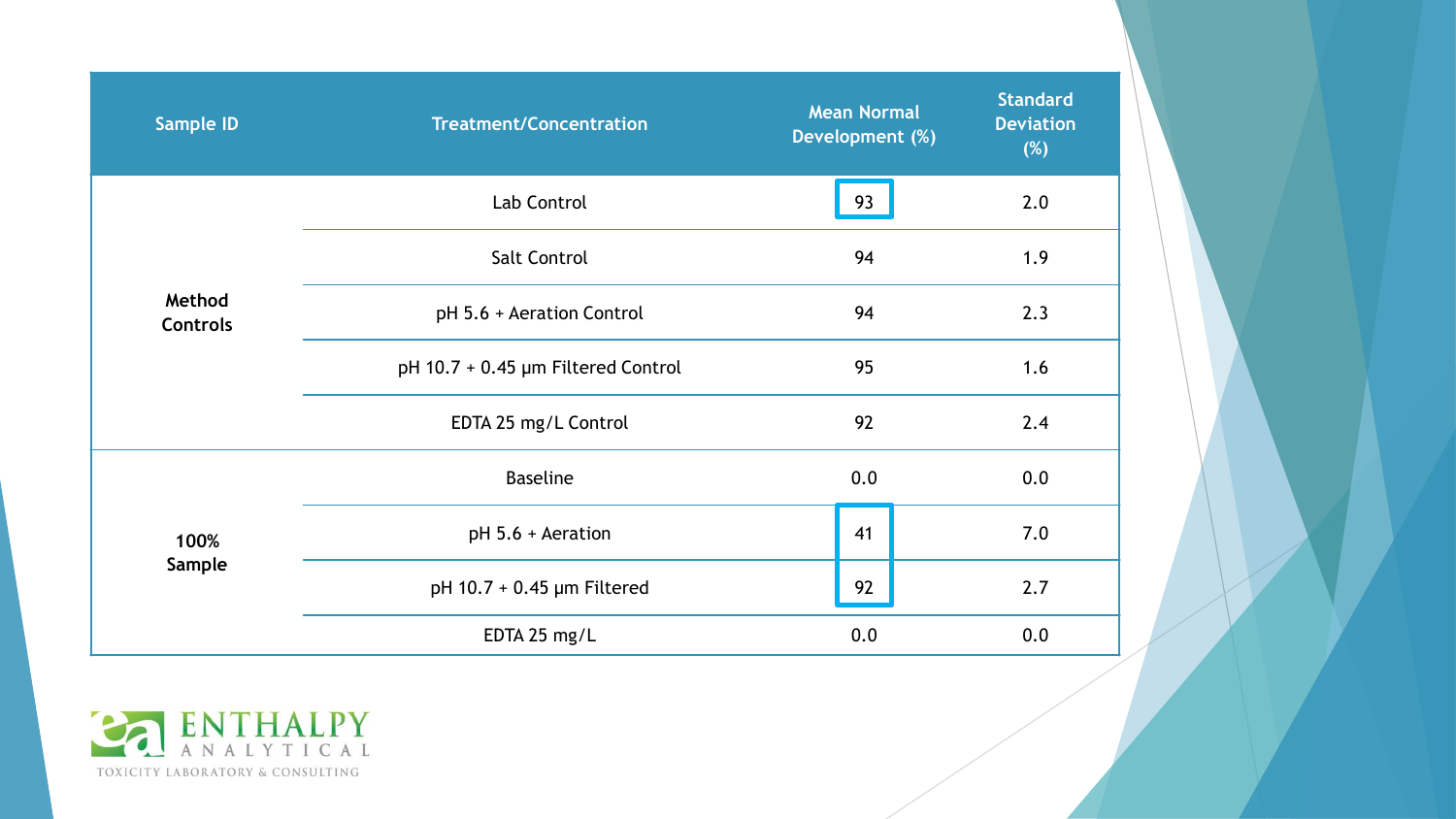| <b>Sample ID</b>          | <b>Treatment/Concentration</b>     | <b>Mean Normal</b><br>Development (%) | <b>Standard</b><br><b>Deviation</b><br>(%) |
|---------------------------|------------------------------------|---------------------------------------|--------------------------------------------|
|                           | Lab Control                        | 98                                    | 1.2                                        |
|                           | Salt Control                       | 98                                    | 1.5                                        |
| Method<br><b>Controls</b> | pH 5.6 + Aeration Control          | 97                                    | 1.0                                        |
|                           | pH 10.7 + 0.45 µm Filtered Control | 95                                    | 1.0                                        |
|                           | EDTA 25 mg/L Control               | 96                                    | 2.0                                        |
|                           | 100% Baseline                      | 38                                    | 2.3                                        |
| 100%                      | 100% pH $5.6 +$ Aeration           | 98                                    | 1.2                                        |
| Sample                    | 100% pH 10.7 + 0.45 µm Filtered    | 96                                    | 2.0                                        |
|                           | 100% EDTA 25 mg/L                  | 31                                    | 3.0                                        |

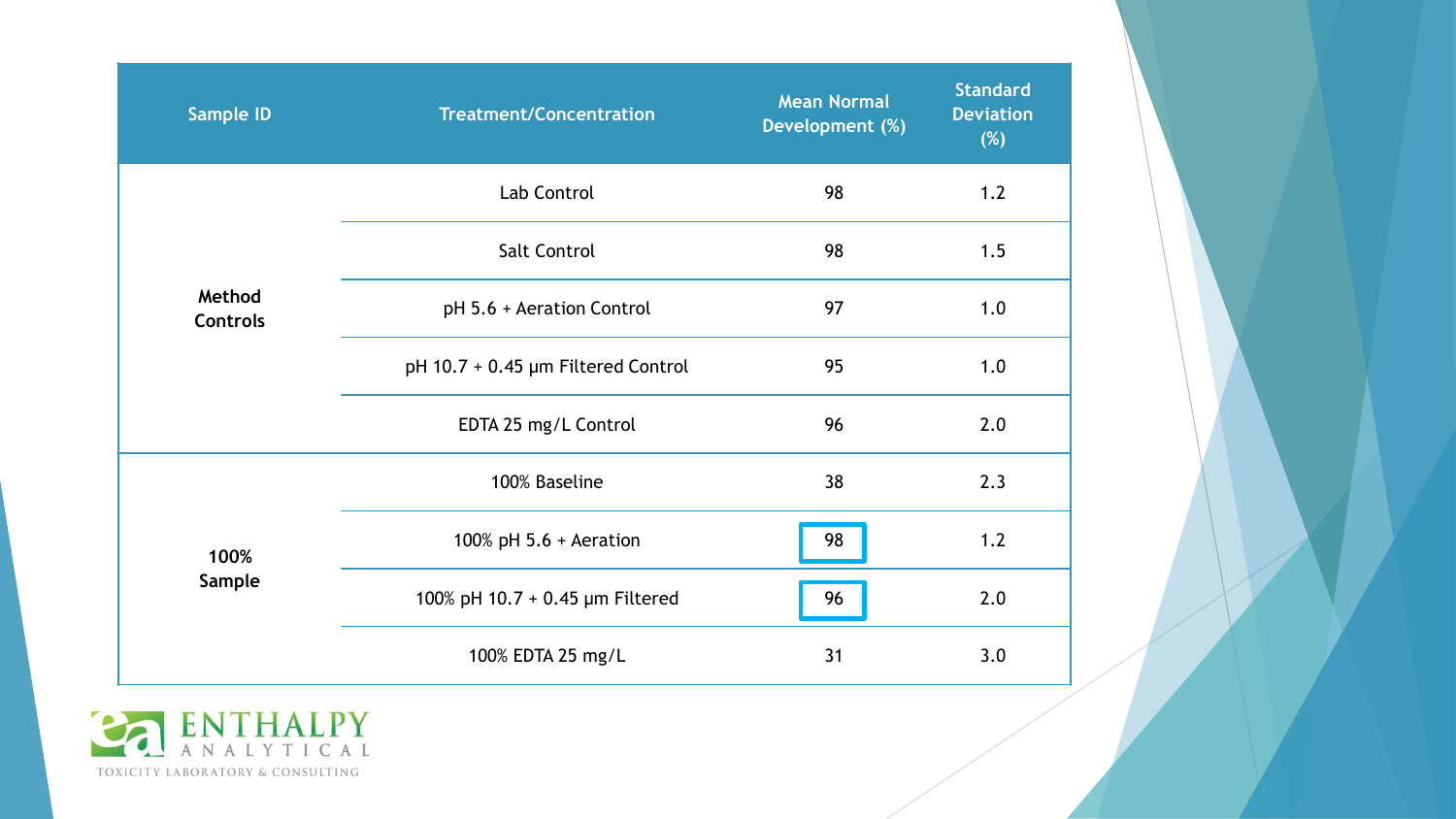#### **The Interpretation & Integration:**

- Additional TIEs showed metals were a minor/moderate and inconsistent contributor
- Ammonia occasionally played a role, data could predict when it would be an issue
- Mechanism of effect for mussels was likely excess bicarbonate that inhibited shell building

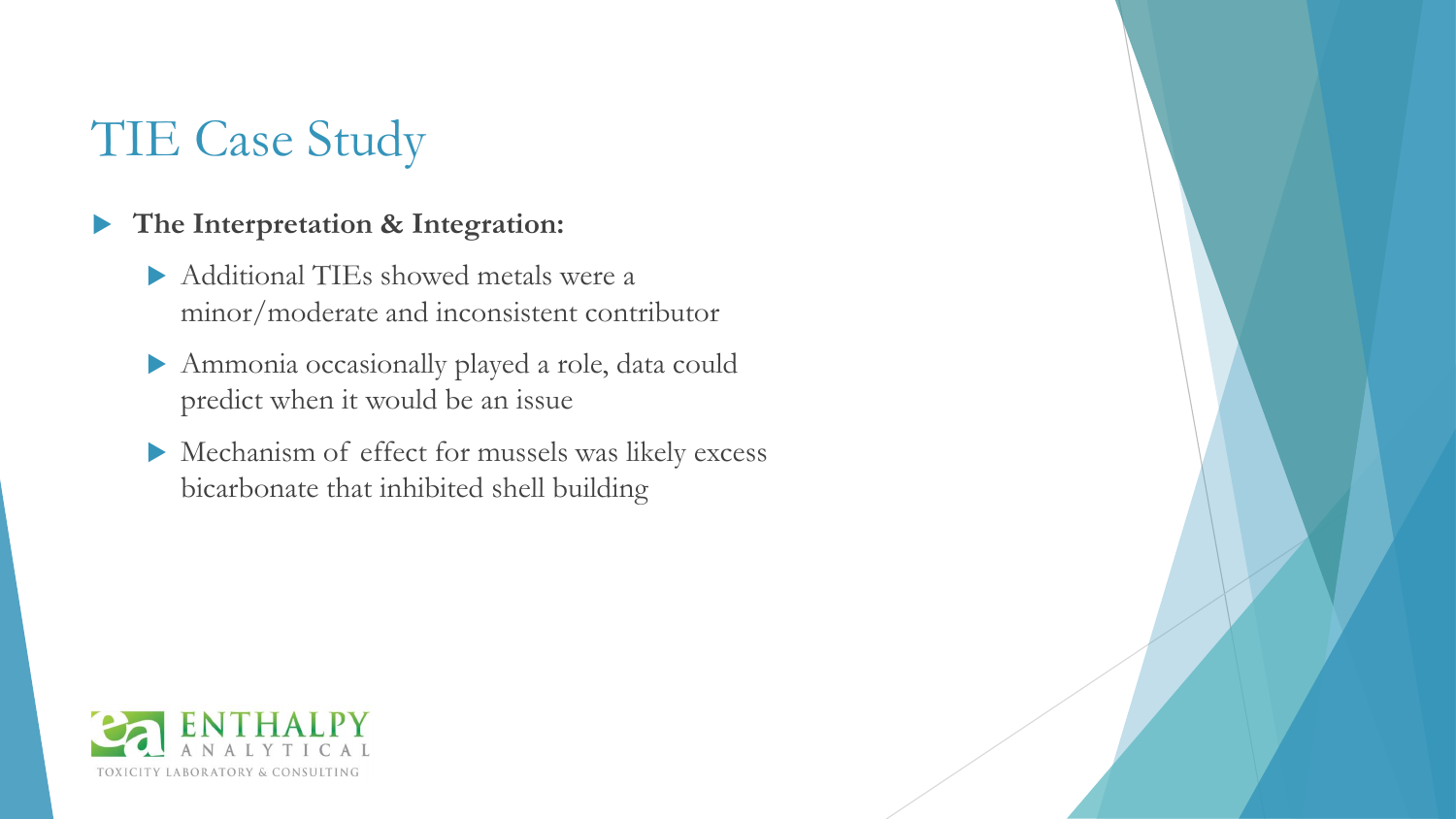### **The Happy Ending:**

- Concurrent targeted TIEs run with routine monitoring
- Relief from costly accelerated testing and additional TIEs
- Confirm patterns as problem was addressed
- Next steps bicarbonate spiking